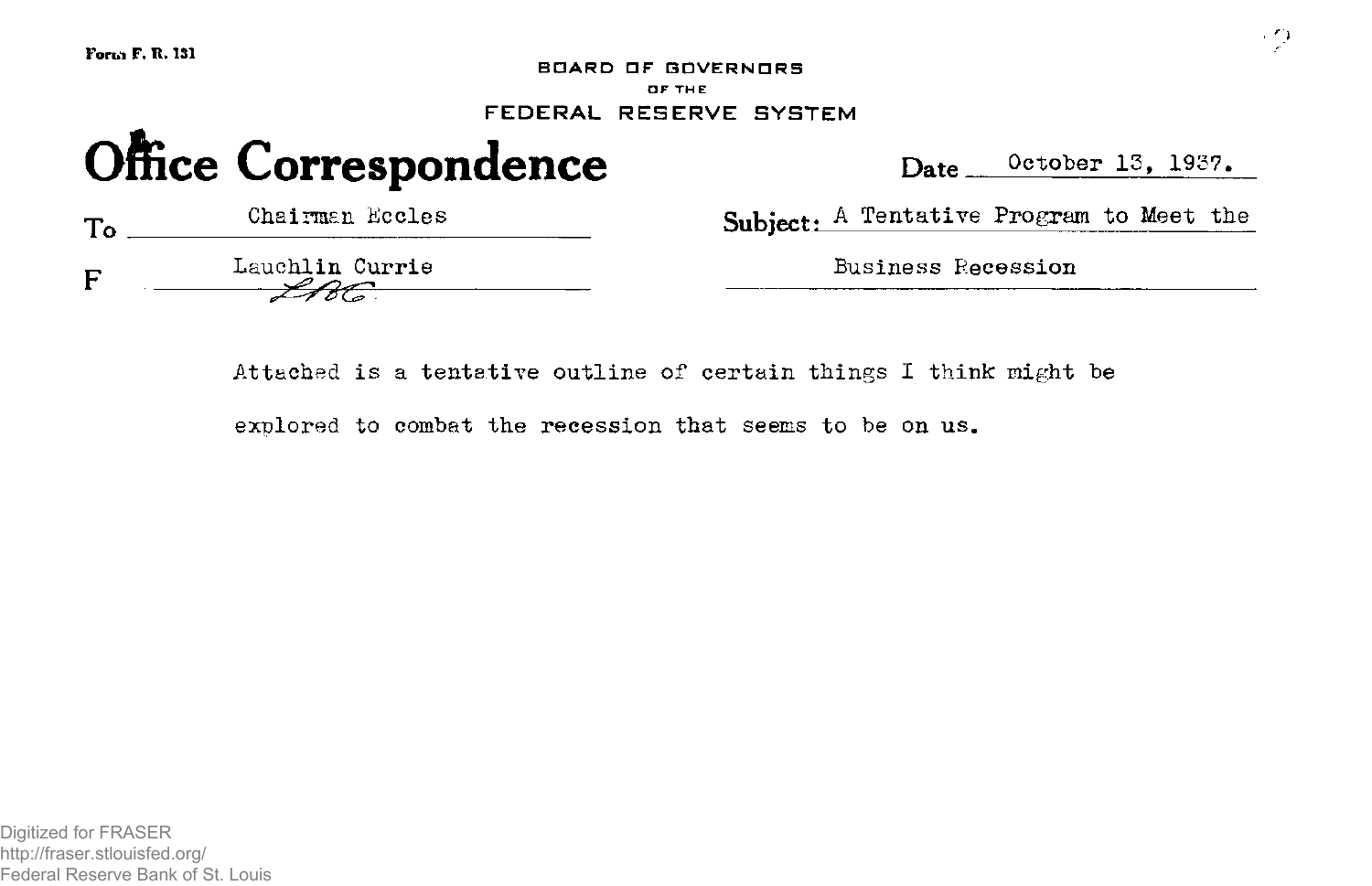$\sim$   $\sim$   $\sim$ 

#### **A TENTATIVE PROGRAM TO MEET** THE **EUSIHESS RECESSION**

#### **The situation**

**The situation is daily becoming worse and the decline in business activity is gaining momentum. A further decline in production while inventories are being worked off is indicated. A decline in plant, equipment and maintenance expenditures is likely as production recedes. The downward movement should be somewhat arrested by the probable more than seasonal expansion of automobile production in October and November, but this will merely be borrowing production from next year. The federal government is making virtually no contribution towards increasing incomes now and by next March activity-decreasing receipts may be expected to exceed activity-increasing expenditures. Most forecasters are talking in terms of the Federal Reserve Board index going to 100. They all are relying upon an upswing in building to start us upward again sometime next year.** 

**There is no need to elaborate on the bad aspects of this recession while it is occurring. There is one aspect of it, however, that may be overlooked. If inventories are permitted to be worked off to a relatively low volume anything that later changes the picture may lead to another scramble for goods at advancing prices. If building is permitted to lag, the steadily accumulating shortage will result in an even worse eventual boom. Therefore, on political, social and economic stability grounds it is highly desirable that consumer buying and residential building be sustained and that thereby the recession be tempered as far as possible.**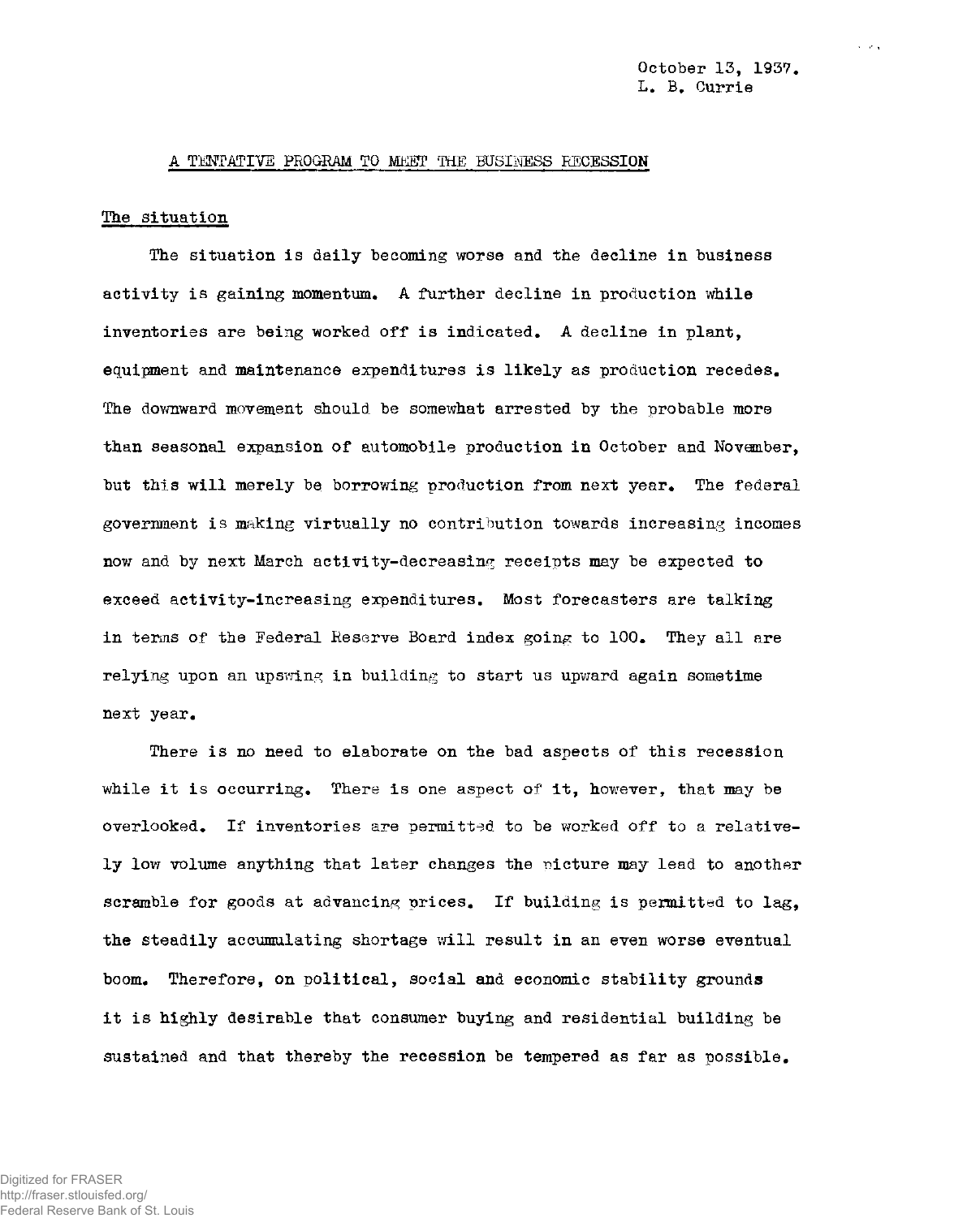#### **A tertative program**

**I have a strong feeling that the President has not grasped the seriousness of the situation. I should like to suggest that you see him and point out the possibilities and outline a possible program designed to moderate and shorten the recession. The following points seem to me to be worth exploring:** 

#### **1. Open market purchases**

**Total adjusted demand deposits declined one-half billion from December 1st to June 30th. Since that date there has been another half billion decline in reporting member banks alone. With a possible retirement of publicly-held government debt next year and a probable leveling off in commercial loans it is possible that adjusted demand deposits may decline further. Although the importance of this can be easily overstressed, still what influence it has is depressing. In any case the immediate danger of deposit inflation is over and there would seem to be no objection to substantial purchases of governments by the Federal Keserve banks and much to be said in favor of such a course. Insofar as these were purchased from banks it would relieve the pressure on the capital market of continued bank liquidation of governments. Insofar as governments were purchased from non-bankers a corresponding volume of deposits would be created. Finally, the psychological effect would be favorable and might help to check the expectation of lower prices and moderate the decline in inventories.**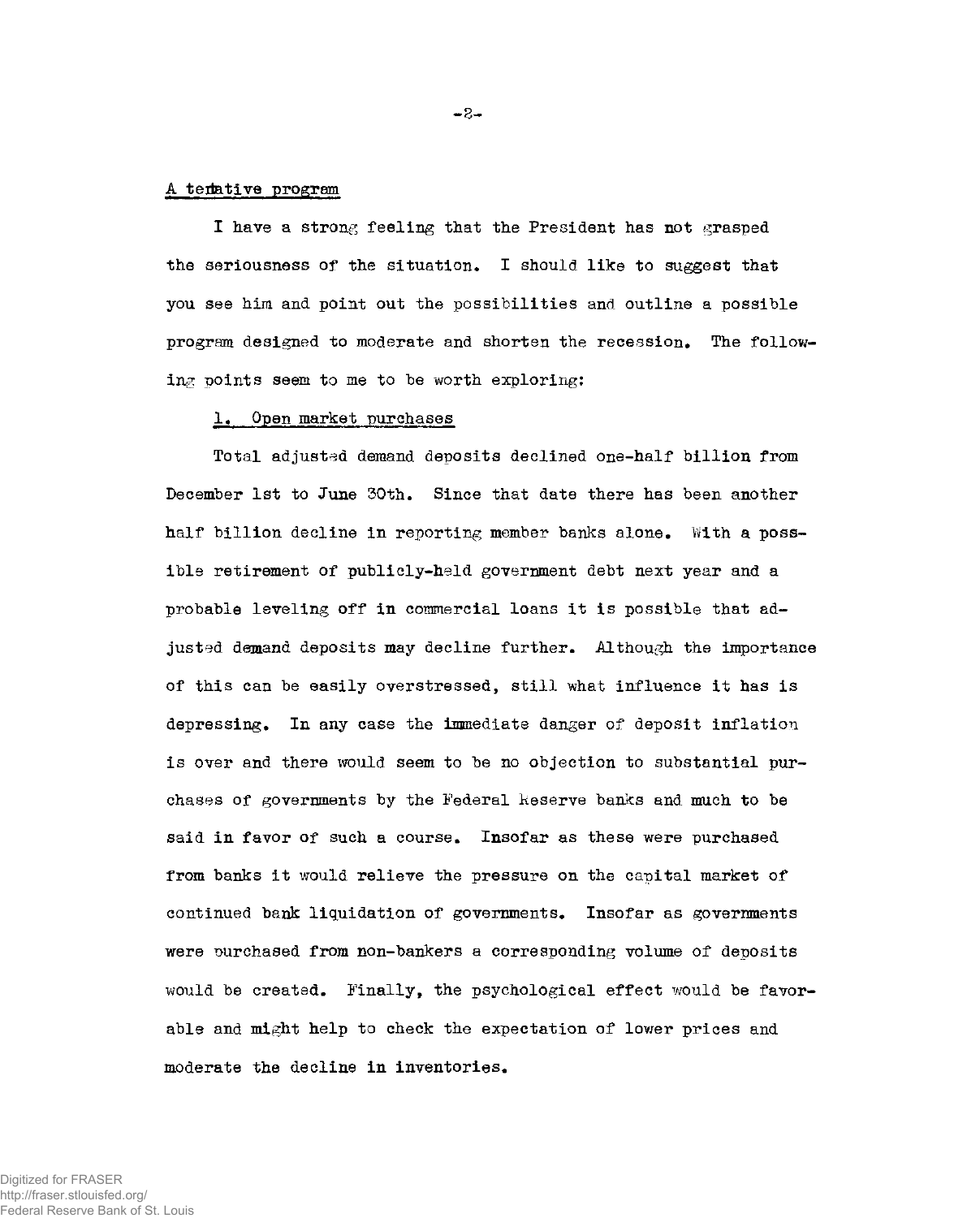## **2. Margin requirements**

**If it is advisable to raise margin requirements as stock prices advance and brokers\* loans increase, it would seem equally advisable to lower margin requirements as prices fall and brokers' loans decline\* Although it might not have much effect in increasing buying directly the psychological effect should be favorable.** 

## **5. Public expenditures**

**Very shortly it appears that there will be an excess of cash collections over cash disbursements, thus contributing to a contraction of buying power. While we should not deviate from the goal of a technically balanced budget in the fiscal year 1939, when it is expected that restraint will be desirable, there is some question as to the expediency of economy efforts in the next nine months. Putting political difficulties aside, the proper fiscal policy from an orderly recovery point of view would be one that would provide for an increase in buying power for the next six months and for a decrease in buying power in the calendar year 1939. If, in other words, we can be reasonably sure of an upswing in business in 1939, it would be both permissable and advisable to provide for increased tax payments in that year in the coming regular session of Congress. Ihile we are doing that, however, we should do all that we can to moderate and shorten the recession in the current fiscal year.** 

**-3-**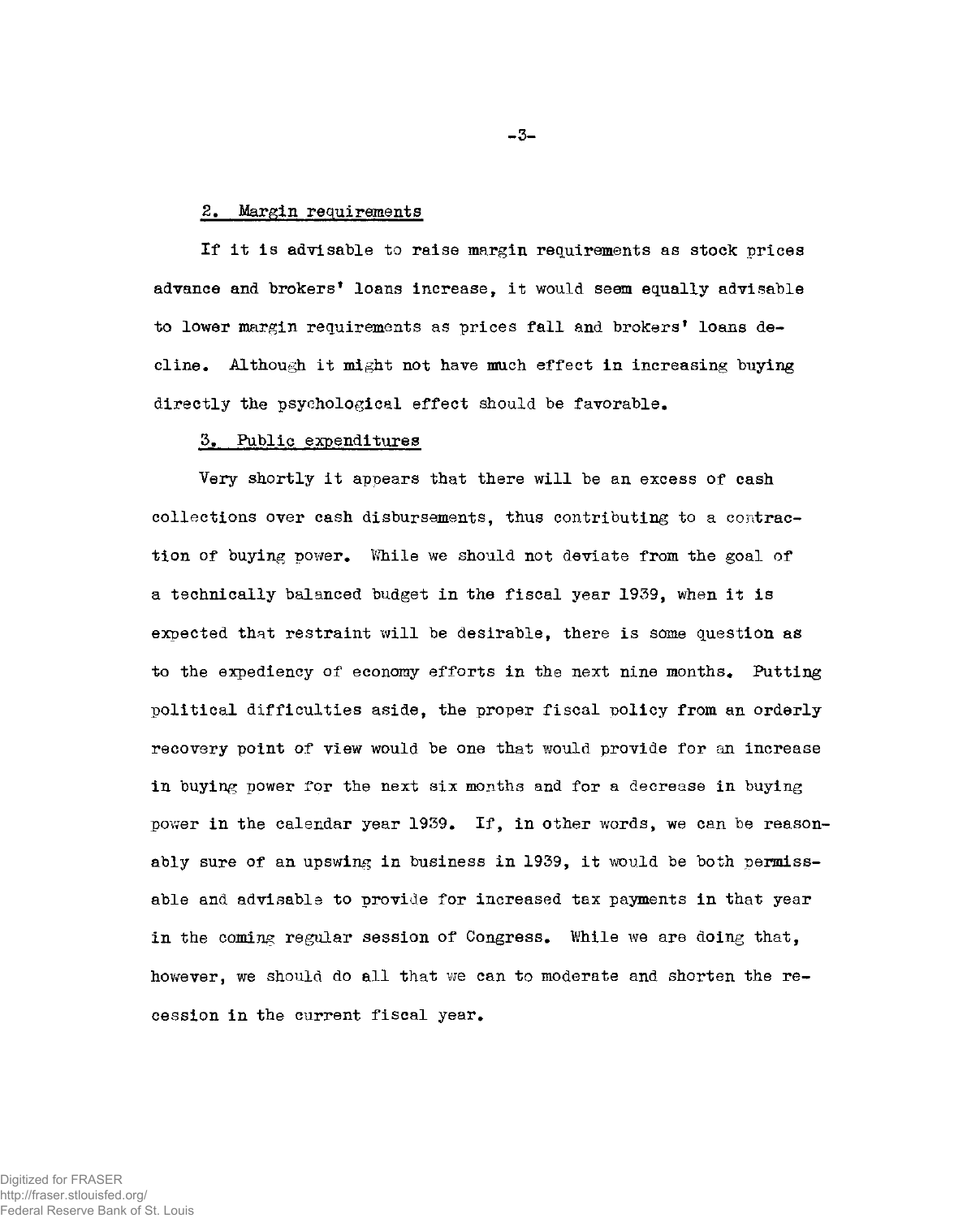**Certain points in line with this general policy might be**  explored. The  $\hat{W}$ . P. A. appropriation, for example, provided **only for a seasonal expansion of unemployment this winter. Now it appears that we will have in addition a cyclical expansion. In view of the changed circumstances, some thought might be given to the advisability of providing another \$100 million or so additional relief this winter. Expenditures of this type are most effective in maintaining consumer buying power and helping inventories to be moved.** 

**The Government<sup>f</sup>s accounts should be studied with a view to the possibility of increasing revenue with a minimum of unfavor**able effect on consumer buying. For example, the R. F. C. has out**standing #576 million in preferred stock and capital notes of banks. In view of the vastly improved position of banks it would appear possible to exert some pressure for repayment in the next fiscal year, thus obviating in part the need for additional taxes. As long as the interest rate on such obligations is a maximum of 31 percent there is not much inducement to pay them off.** 

**There might also be a study in order to ascertain the possibilities of speeding up expenditure of appropriations already made. There should be some opportunity to do this in connection with P. W. A., public highways and navy appropriations.** 

**-4-**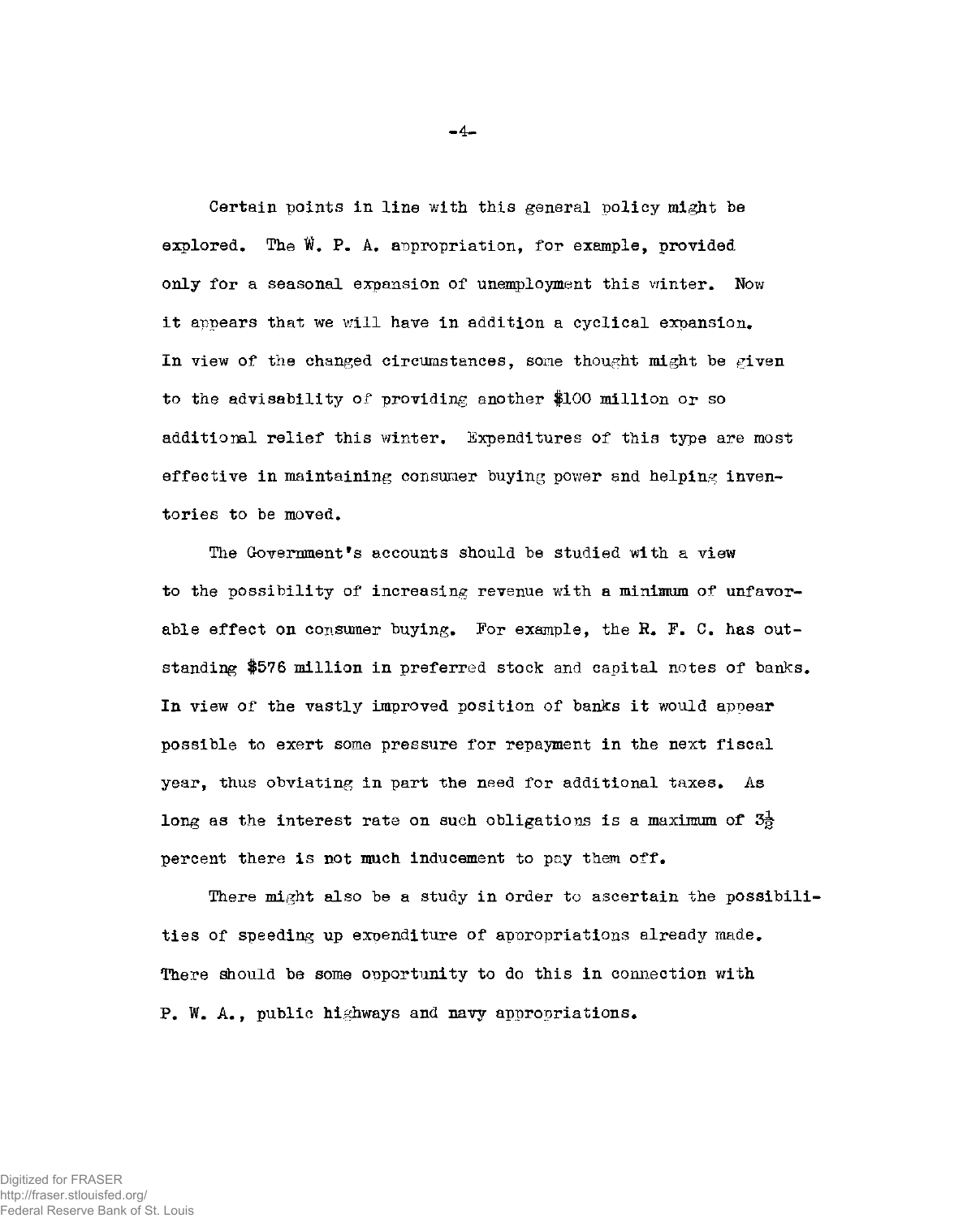# **4. Building**

**The importance of securing a building revival next year cannot be overstressed. The continuation of recovery depends on it. Certain types of increasing expenditures are primary and certain types are secondary or derivative. For example, plant and equipment expenditures are derivative in the sense of depending on a**  growth in demand and production -- we cannot expect them to initiate **an upward movement. This is the basic weakness in the position of those who are merely content to make a large volume of capital funds available. Occasionally inventory expenditures can be the primary source of an upturn in incomes, as in 1933. This, however, depends on some bullish development that leads to expectations of rapid price advances.** 

**Mare generally the impetus to increasing expenditures must come from building, as in 1922 and 1924, or from an excess of government expenditures over receipts, as in 1934-1936. Since there will be an excess of tax collections in the near future, we are by a process of elimination forced back to building as being the primary source on which we must depend for a reversal of the downward trend in incomes, demands and production.** 

**The prospects in this field are not encouraging. We have had to revise steadily downward our expectations for this year from 450,000 units to 300,000 units. Hence, with a national income in 1937** 

**- 5-**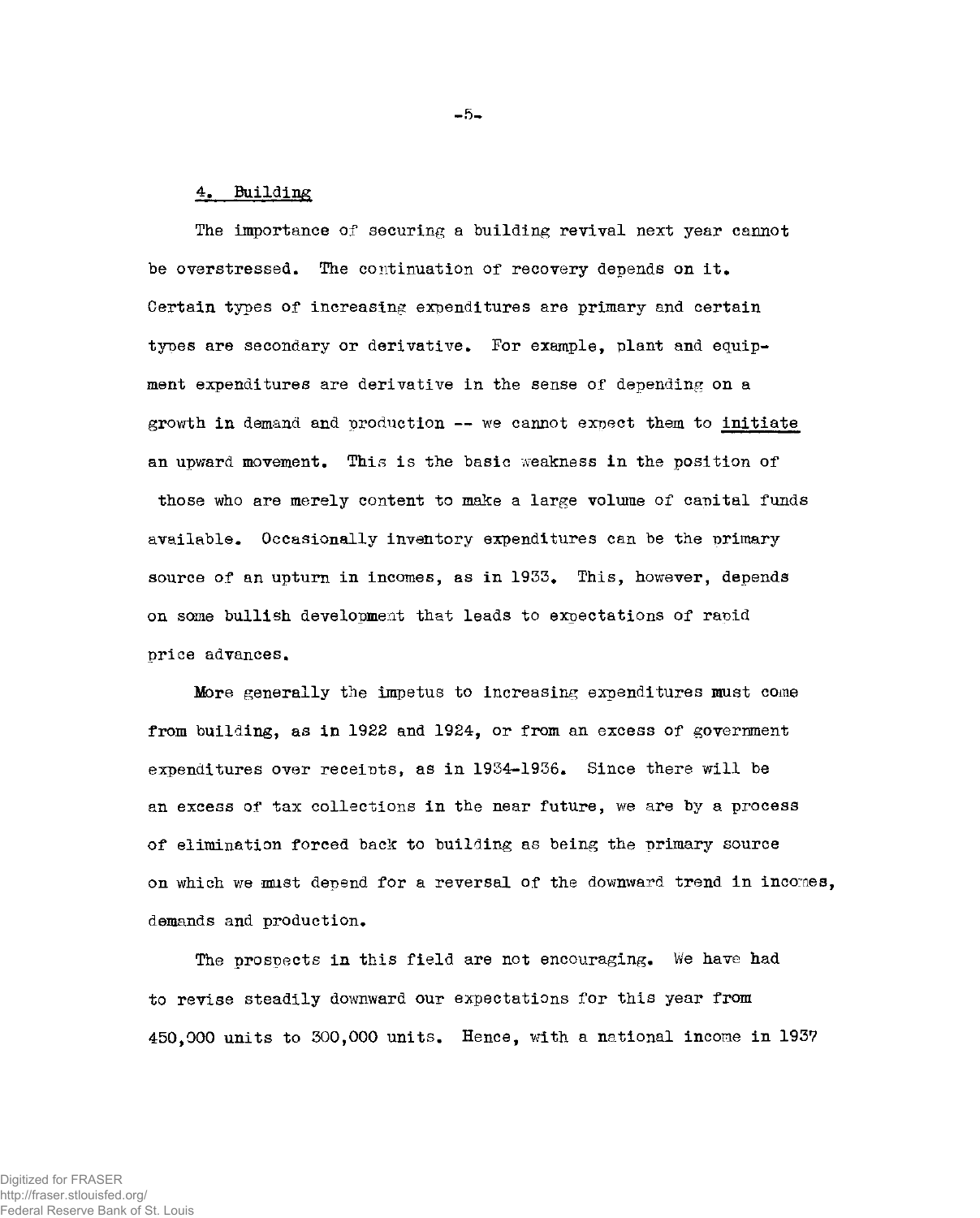**some seven or eight billion dollars higher than in 1936 we will only get 20,000 more housing units built this year. Since rents have continued to move up the explanation for this disappointing showing must be sought in higher building costs. Although there appears to be some prospect of a softening in building material prices, this may be offset by a leveling off in the index of new rents if incomes decline and unemployment increases. It appears dangerous, therefore, to wait until a natural readjustment of the rent-cost relationship leads to increased building.** 

# **What positive action might be taken by government to stimulate building?**

**It appears to me that several things might be done:** 

**A. The President must be made to see how much is at stake and be induced to take the lead in getting the unions, equipment**  and material producers and lenders together in a concerted effort **to reduce costs. Full publicity might be used and the feasibility of annual wage contracts be aired. The possibility of a national conference and the setting up of local committees might be explored. Out of the resulting publicity and discussions would come pressure toward reduced costs, and against higher costs. Additional pressure would be brought on Congress to amend the Federal Housing Act and the Wagner-Steagall Act.**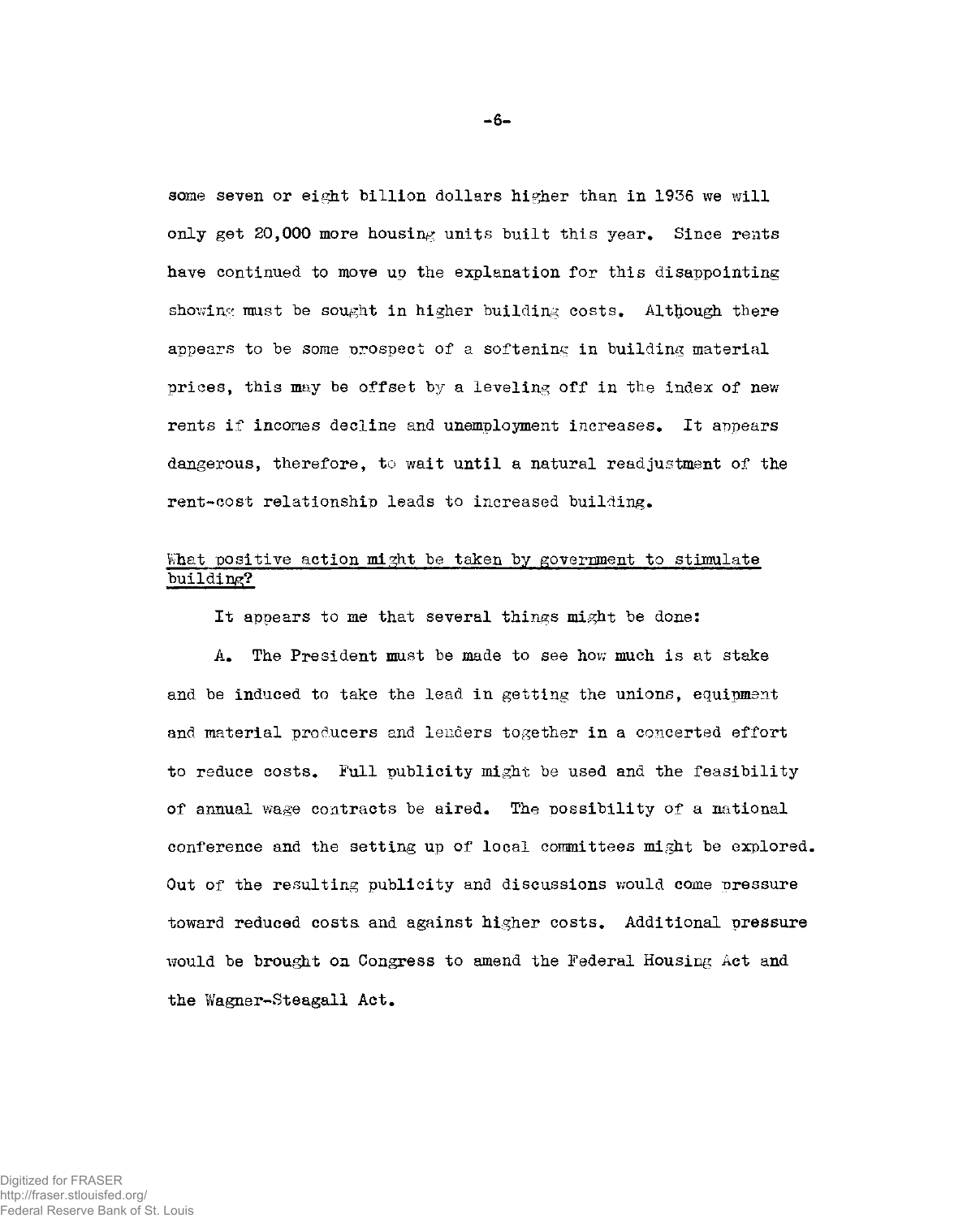**B. The Federal Housing Act should be amended along the lines you suggest. I do not think, however, that this will be sufficient. Even with the modifications you propose, facilitating the formation of national mortgage associations, there is some question whether the volume of large-scale mortgages available and the spread in the interest rates will make the formation of such associations attractive. In any case the urgency of the problem is such that we should leave no approaches unexplored. Therefore I renew my suggestion that** 

C. The financing costs of insured mortgages should be reduced. **This could be done without legislation. I would reduce not only the maximum but also adopt a sliding scale whereby it would become profitable to insure 50 or 60 percent mortgages. At the present time very few such mortgages are insured. A 4 percent maximum rate for a 50 percent insured mortgage, with a one-half percent service charge and a one-fifth of one percent insurance charge would put pressure on the whole mortgage lending field. I would couple this with:** 

**D. An amendment thet F. H. A. mortgages after 1939 would continue to be guaranteed by the Government.** 

**E. The possibility of amending the Wagner-Steagall Act in order to secure some immediate expenditures might be explored. According to the Chairman of the New York City Housing Authority, New York City is prepared to spend immediately all that it is eligible to receive in the next three years, \$40 million. If the Act is interpreted to mean that a State can only have a maximum of ten percent** 

**-7-**